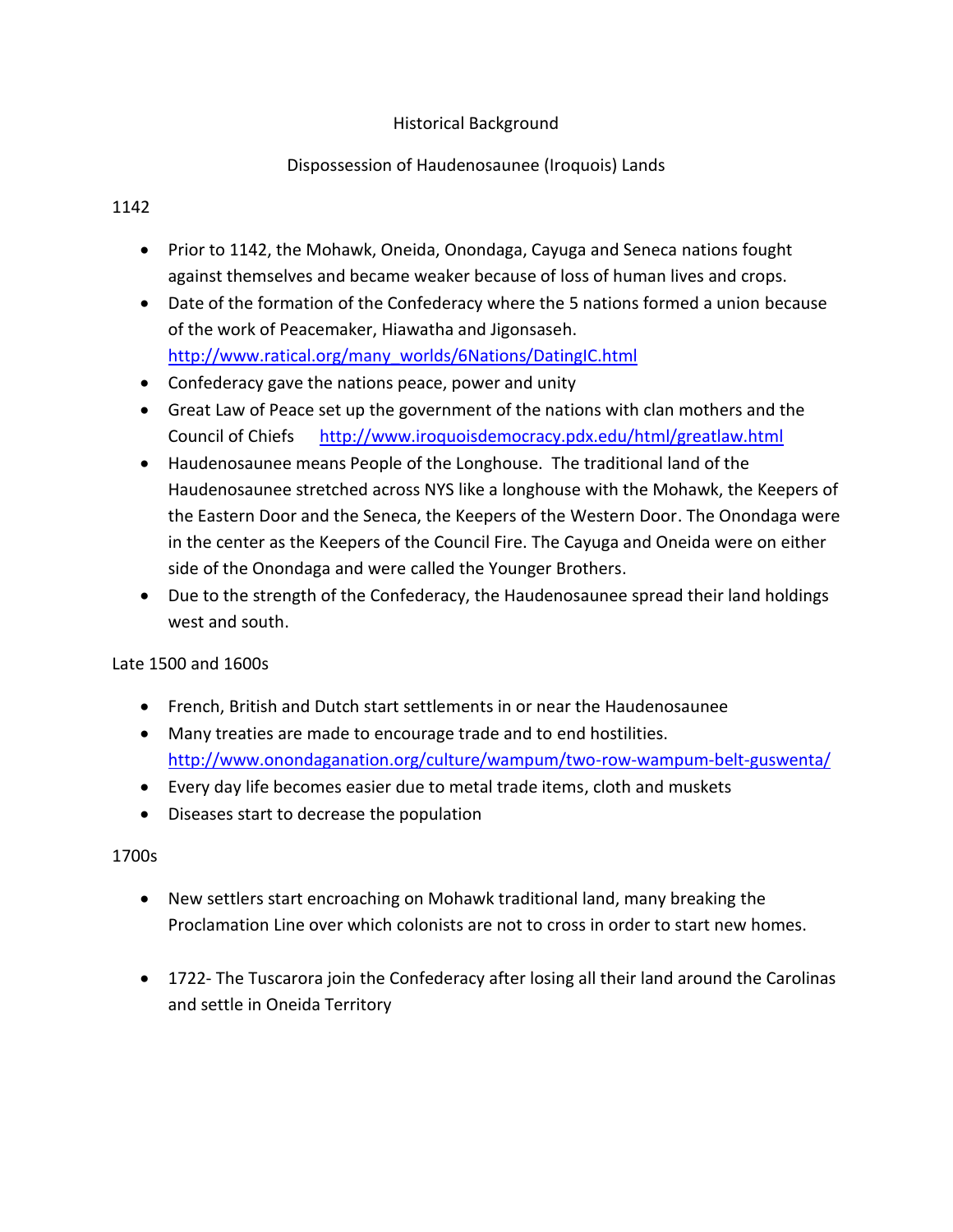- Sir William Johnson, as Native American Commissioner for the British, entreats the Haudenosaunee in their traditional manner for discussions and problem solving. <http://www.earlyamerica.com/review/fall96/johnson.html>
- During French and Indian War, Haudenosaunee ally with the British.
- 1777- The Haudenosaunee try to stay neutral during the start of the war but finally are pressured into taking sides. The Council Fire at Onondaga was extinguished so each nation can follow their own thinking about which side to join. The Seneca, Cayuga, Onondaga and Mohawk ally with the British, and Oneida and Tuscarora join the Americans, although individuals from each nation join the opposing side. The British who seem to have the most chance of winning also promised to keep the colonists confined to the east coast so as to not take any more Native American land.
- 1777- Battle of Oriskany: During the Siege of Fort Schuyler (Stanwix) a British ambush took place as the Americans were marching from the east to help the fort. Each side had a contingent of their Haudenosaunee allies. The battle was fierce and this was the first time that the Haudenosaunee nations had fought one another since the formation of the confederacy in 1142.

[http://www.oneidanation.org/uploadedFiles/Departments/Cultural\\_Heritage/Sub\\_Page](http://www.oneidanation.org/uploadedFiles/Departments/Cultural_Heritage/Sub_Pages/09.08.10%20The%20Battle%20at%20Oriskany.pdf) [s/09.08.10%20The%20Battle%20at%20Oriskany.pdf](http://www.oneidanation.org/uploadedFiles/Departments/Cultural_Heritage/Sub_Pages/09.08.10%20The%20Battle%20at%20Oriskany.pdf)

- 1779- The NY frontier farms and citizens were targeted by British, Canadian, Loyalists and Haudenosaunee groups lead by Mohawk Joseph Brant. George Washington ordered Generals Sullivan and Clinton to lead campaign against the Onondaga, Cayuga and Seneca burning villages and crops and capturing prisoners. Close to 50 villages including stored food and crop fields were totally destroyed but the residents flee to Fort Niagara ahead of the army. [http://www.nps.gov/fost/historyculture/the-western-expedition](http://www.nps.gov/fost/historyculture/the-western-expedition-against-the-six-nations-1779.htm)[against-the-six-nations-1779.htm](http://www.nps.gov/fost/historyculture/the-western-expedition-against-the-six-nations-1779.htm)
- 1780- It was the time of the Little Ice Age and winter at Fort Niagara was brutal. Over 5,000 Haudenosaunee refugees had fled there to escape the devastation of their homes and food by the Sullivan Clinton Scorched Earth Campaign. There was inadequate food, and shelter so many Haudenosaunee died of the cold, starvation or disease. The loss of traditional homelands and loss of population forever changed the culture of the Haudenosaunee and the autonomy of each of the six nations who now co-existed in small reservations.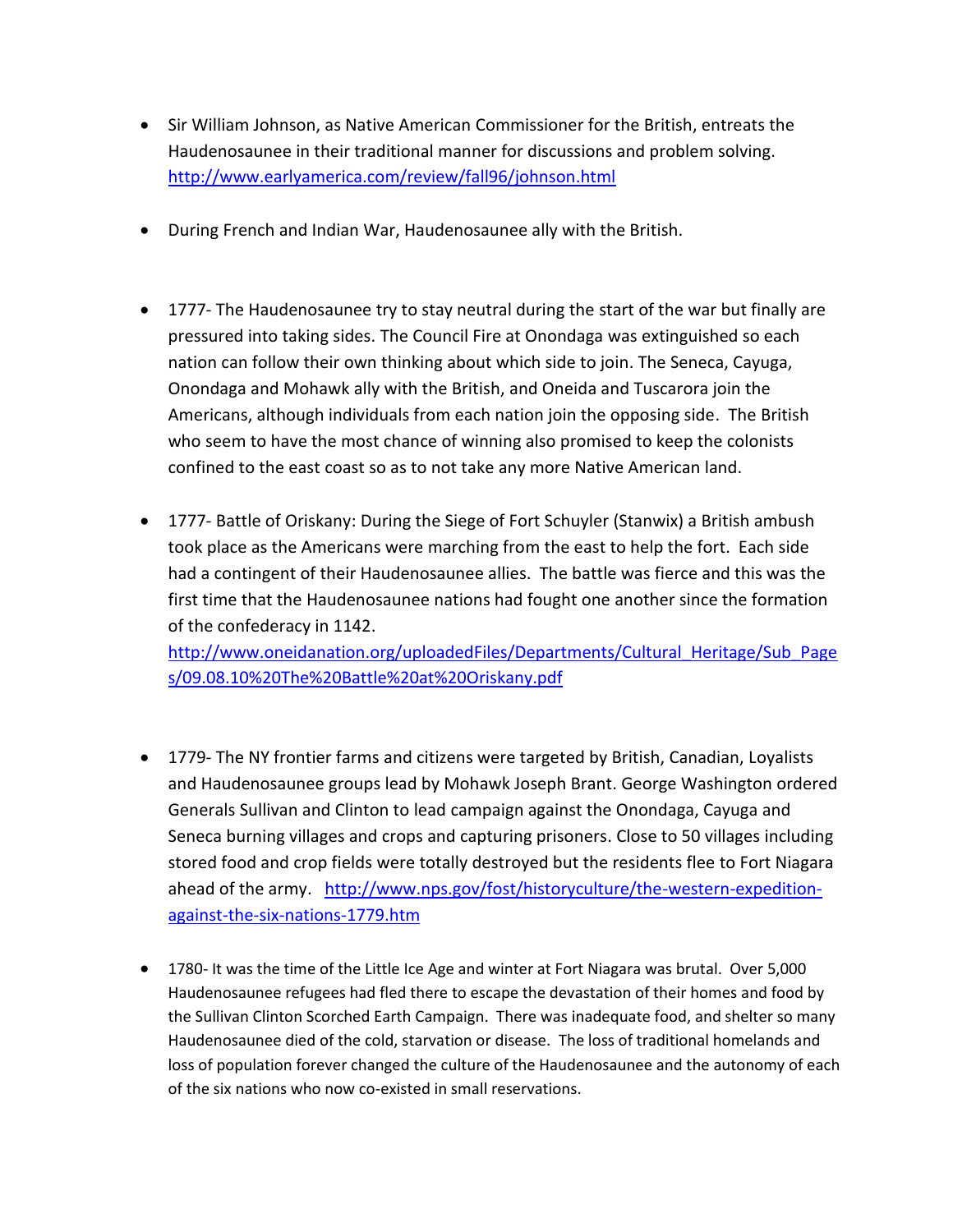• 1784- on Land dispossession. Many people ask, "Why did the Haudenosaunee sell their lands?"

Some of my personal reflections about the land dispossession.

- $\checkmark$  Due to the American Revolution, the Haudenosaunee governmental structure circa 1142 was devasted by the loss of many chiefs and clan mothers due to injuries or illness. Prior, all decisions were brought to the Council of 50 Chiefs, discussed in a "checks and balance way" with input from clan mothers, and all decisions were made by consensus.
- $\checkmark$  Many land deals by-passed the Council of Chiefs and dealt with individuals who had no rights to negotiate for the nations. Often, NYS accepted these deals. [http://www.oneidanation.org/uploadedFiles/Departments/Cultural\\_Heritage/S](http://www.oneidanation.org/uploadedFiles/Departments/Cultural_Heritage/Sub_Pages/09.10.26%20Illegal%20Treaties.pdf) [ub\\_Pages/09.10.26%20Illegal%20Treaties.pdf](http://www.oneidanation.org/uploadedFiles/Departments/Cultural_Heritage/Sub_Pages/09.10.26%20Illegal%20Treaties.pdf)
- $\checkmark$  Since the Haudenosaunee were burned off their traditional lands, most of the population was living together in western NY where hunting was difficult and establishing new gardens took a while so people were very hungry and needed supplies. For a while, they relied on the British who had meager rations and supplies themselves. After the Paris Peace Treaty, most of the land in western NY became part of the USA so Britain did not support the Haudenosaunee refugees living in this area.
- $\checkmark$  Many unscrupulous land agents took advantage of the Haudenosaunee population in dire straits who looked at an annuity payment of money and goods in exchange for land as the salvation for the population. [http://www.oneidanation.org/uploadedFiles/Departments/Cultural\\_Heritage/S](http://www.oneidanation.org/uploadedFiles/Departments/Cultural_Heritage/Sub_Pages/09.10.19%20Treaty%20of%201794%20and%20Annuities%20New%20Format.pdf) [ub\\_Pages/09.10.19%20Treaty%20of%201794%20and%20Annuities%20New%20](http://www.oneidanation.org/uploadedFiles/Departments/Cultural_Heritage/Sub_Pages/09.10.19%20Treaty%20of%201794%20and%20Annuities%20New%20Format.pdf) [Format.pdf](http://www.oneidanation.org/uploadedFiles/Departments/Cultural_Heritage/Sub_Pages/09.10.19%20Treaty%20of%201794%20and%20Annuities%20New%20Format.pdf)
- $\checkmark$  Language barriers where translators could change the meanings of words like lease versus buy as well as the different cultural understandings of the concepts of the land dealings.
- $\checkmark$  The new nation believed in manifest destiny and no one was going to get in the way. A canal built across the only opening in the Appalachian Mountain Chain would ensure this expansion of the new United States of America to the land by the Mississippi.

In conclusion, there were many more land deals than were included in the timeline. I hope the maps showing the change in land holdings and the page with the population changes will have an impact on your students. I had personally never thought about how NYS got the land upon which to build the Erie Canal until I participated in a three